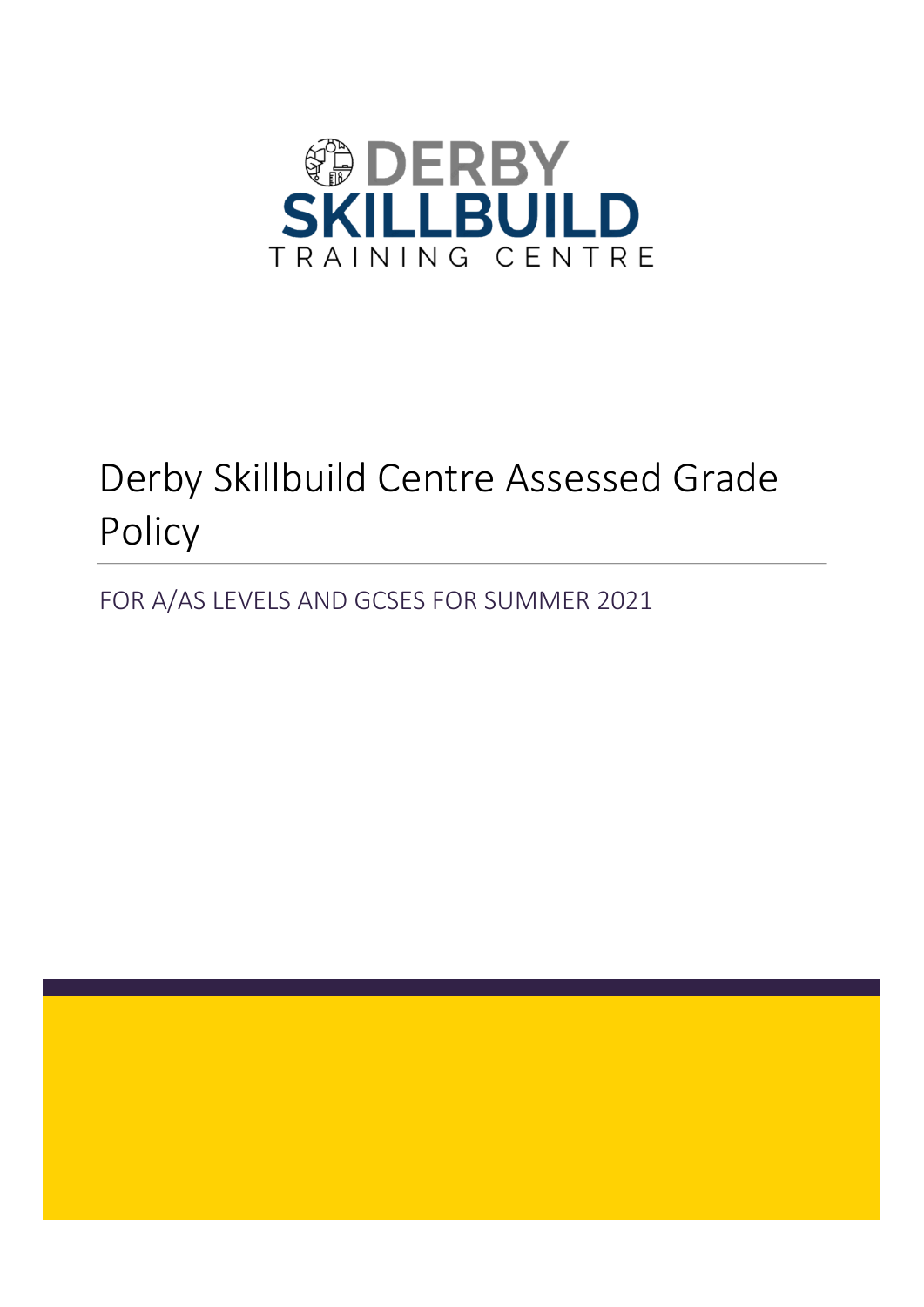# Centre Policy for determining teacher assessed grades in Summer 2021

# Background

Every centre is required to create a Centre Policy that reflects its individual circumstances. It is anticipated that you may choose to adopt this pre-populated template in full. Or you may choose to make amendments – adding or deleting material – to reflect your own practices. In any case, centres must understand and actively implement the centre policy adopted, although this template is provided for information and does not constitute legal advice.

The template is written with a minimal amount of content in [brackets] that can be deleted, and material in CAPITAL LETTERS that should be added, if the content is retained as part of your policy.

Your policy must take account of the guidance provided in the document: *JCQ Guidance on the determination of grades for A/AS Levels and GCSEs for summer 2021*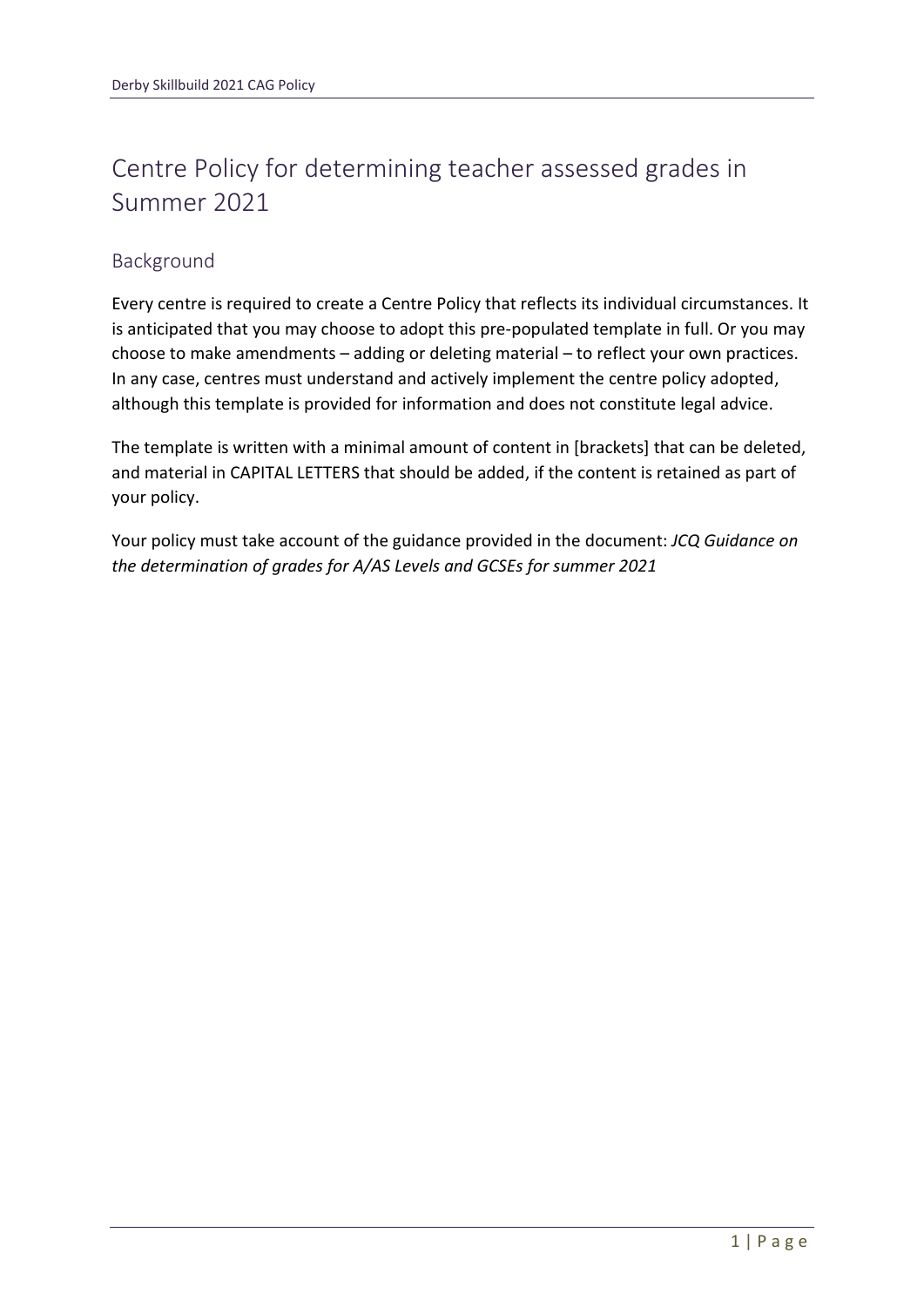# Centre Policy for determining teacher assessed grades – summer 2021: [Derby Skillbuild]

# Statement of intent

This section outlines the purpose of this document in relation to our centre.

# **Statement of Intent**

This section provides details of the purpose of this document, as appropriate to our centre:

*The purpose of this policy is:*

- *To ensure that teacher assessed grades are determined fairly, consistently, free from bias and effectively within and across departments.*
- *To ensure the operation of effective processes with clear guidelines and support for staff.*
- *To ensure that all staff involved in the processes clearly understand their roles and responsibilities.*
- *To support teachers to take evidence-based decisions in line with Joint Council for Qualifications guidance.*
- *To ensure the consideration of historical centre data in the process, and the appropriate decision making in respect of, teacher assessed grades.*
- *To support a high standard of internal quality assurance in the allocation of teacher assessed grades.*
- *To support our centre in meeting its obligations in relation to equality legislation.*
- *To ensure our centre meets all requirements set out by the Department of Education, Ofqual, the Joint Council for Qualifications and awarding organisations for Summer 2021 qualifications.*
- *To ensure the process for communicating to candidates and their parents/carers how they will be assessed is clear, in order to give confidence.*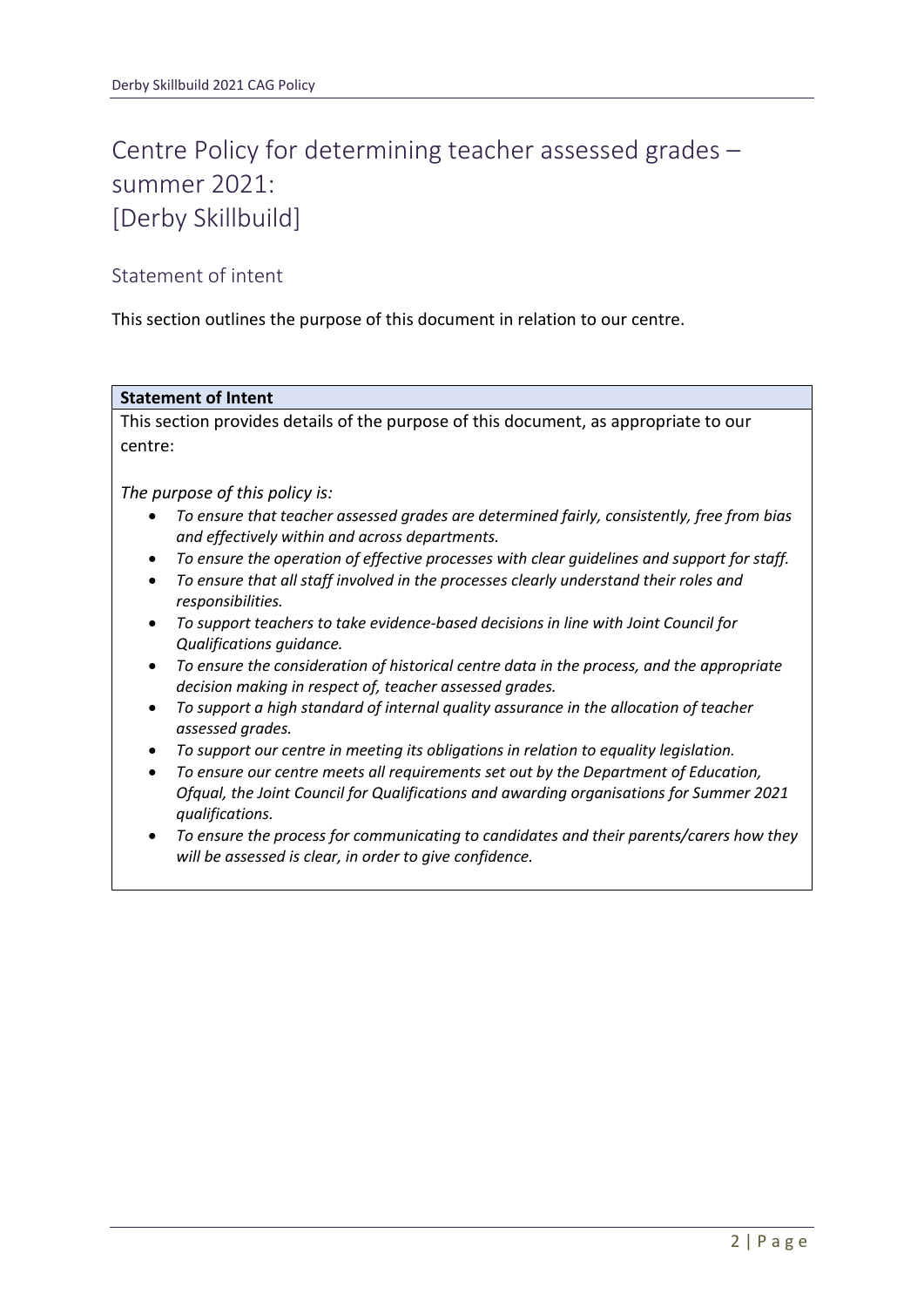# Roles and responsibilities

This section of our Centre Policy outlines the personnel in our centre who have specific roles and responsibilities in the process of determining teacher assessed grades this year.

#### **Roles and Responsibilities**

This section gives details of the roles and responsibilities within our centre:

# *Head of Centre*

- *Our Head of Centre, Neal Brown, will be responsible for approving our policy for determining teacher assessed grades.*
- *Our Head of Centre has overall responsibility for Derby Skillbuild as an examinations centre and will ensure that clear roles and responsibilities of all staff are defined.*
- *Our Head of Centre will confirm that teacher assessed grade decisions represent the academic judgement made by teachers and that the checks in place ensure these align with the guidance on standards provided by awarding organisations.*
- *Our Head of Centre will ensure a robust internal quality assurance process has been produced and signed-off in advance of results being submitted.*

# *Senior Leadership Team and Heads of Department*

*Our Senior Leadership Team and Heads of Departments will:*

- *provide training and support to our other staff.*
- *support the Head of Centre in the quality assurance of the final teacher assessed grades.*
- *ensure an effective approach within and across departments and authenticating the preliminary outcome from single teacher subjects.*
- *be responsible for ensuring staff have a clear understanding of the internal and external quality assurance processes and their role within it.*
- *ensure that all teachers within their department make consistent judgements about student evidence in deriving a grade.*
- *ensure all staff conduct assessments under the appropriate levels of control with reference to guidance provided by the Joint Council for Qualifications.*
- *ensure teachers have the information required to make accurate and fair judgments.*

# *Teachers/ Specialist Teachers / SENCo*

*Our teachers, specialist teachers and SENCo will:*

- *ensure they conduct assessments under our centre's appropriate levels of control and have sufficient evidence, in line with this Centre Policy and guidance from the Joint Council for Qualifications, to provide teacher assessed grades for each student they have entered for a qualification.*
- *ensure that the teacher assessed grade they assign to each student is a fair, valid and reliable reflection of the assessed evidence available for each student.*
- *make judgements based on what each student has been taught and what they have been assessed on, as outlined in the section on grading in the main JCQ guidance.*
- *produce an Assessment Record for each subject cohort, that includes the nature of the assessment evidence being used, the level of control for assessments considered, and any*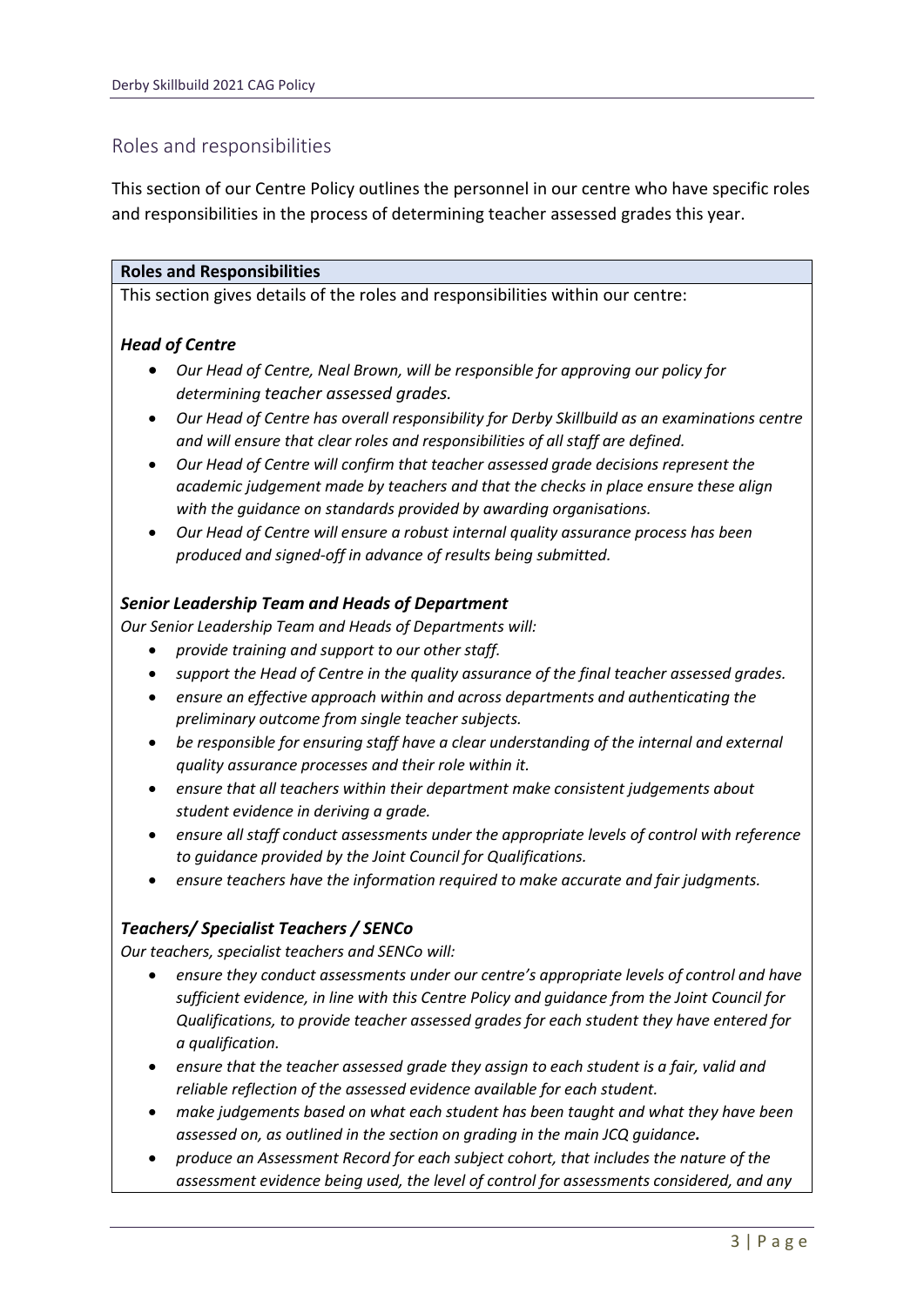*other evidence that explains the determination of the final teacher assessed grades. Any necessary variations for individual students will also be recorded.* 

• *securely store digitally and be able to retrieve sufficient evidence to justify their decisions.*

#### *Examinations Officer*

*Our Examinations Officer will:*

• *be responsible for the administration of our final teacher assessed grades and for managing the post-results services.*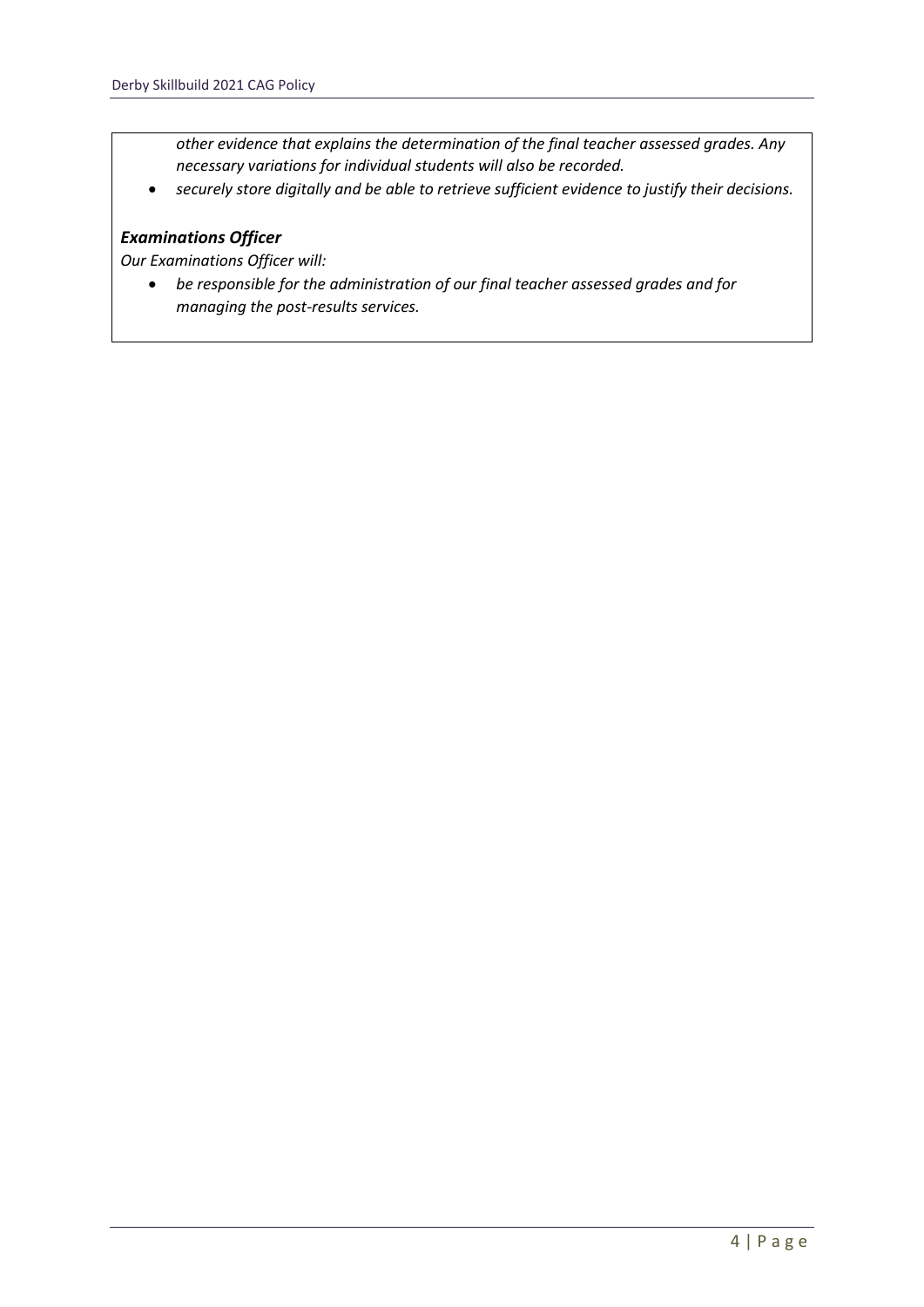# Training, support and guidance

This section of our Centre Policy outlines the training, support and guidance that our centre will provide to those determining teacher assessed grades this year.

#### **Training**

This section provides details of the approach our centre will take to *training, support and guidance in determining teacher assessed grades this year*

- *Teachers involved in determining grades in our centre will attend any centre-based training to help achieve consistency and fairness to all students.*
- *Teachers will engage fully with all training and support that has been provided by the Joint Council for Qualifications and the awarding organisations.*

#### **Support for Newly Qualified Teachers and teachers less familiar with assessment**

This section provides details of our approach to *training, support and guidance for newly qualified teachers and teachers less familiar with assessment*

- *We will provide mentoring from experienced teachers to NQTs and teachers less familiar with assessment.*
- *We will put in place additional internal reviews of teacher assessed grades for NQTs and other teachers as appropriate.*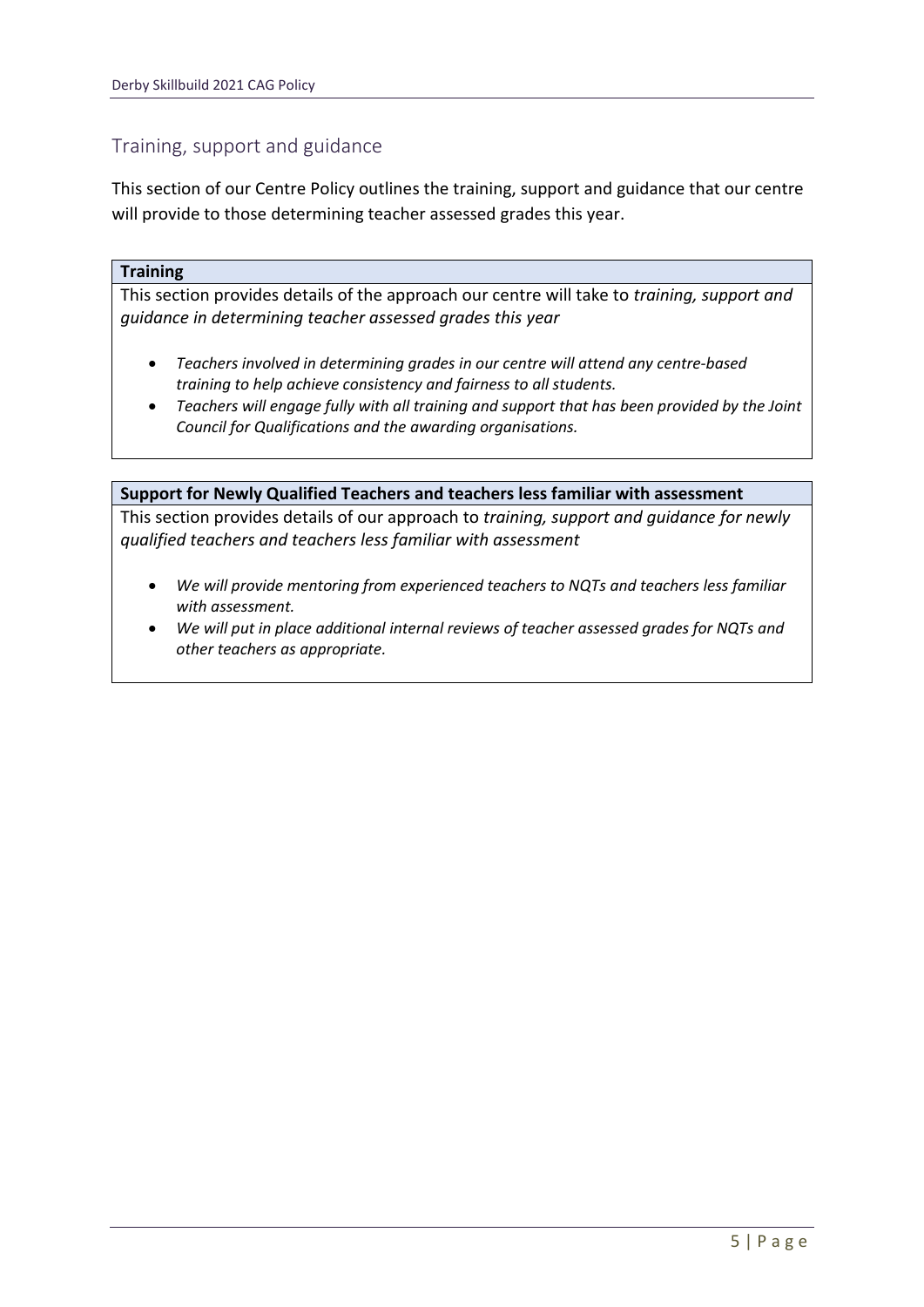# Use of appropriate evidence

This section of our Centre Policy indicates how our centre will give due regard to the section in the JCQ guidance entitled: *Guidance on grading for teachers*.

# **A. Use of evidence**

This section gives details in relation to our use of evidence.

- *Teachers making judgements will have regard to the Ofqual Head of Centre guidance on recommended evidence, and further guidance provided by awarding organisations.*
- *All candidate evidence used to determine teacher assessed grades, and associated documentation, will be retained and made available for the purposes of external quality assurance and appeals.*
- *We will be using student work produced in response to assessment materials provided by our awarding organisation(s), including groups of questions, past papers or similar materials such as practice or sample papers.*
- *We will use non-exam assessment work (often referred to as coursework), even if this has not been fully completed.*
- *We will use student work produced in centre-devised tasks that reflect the specification, that follow the same format as awarding organisation materials, and have been marked in a way that reflects awarding organisation mark schemes.*
- *We will use substantial class or homework (including work that took place during remote learning).*
- *We will use internal tests taken by pupils.*
- *We will use mock exams taken over the course of study.*
- *We will use records of a student's capability and performance over the course of study in performance-based subjects such as music, drama and PE.*

*We provide further detail in the following areas:*

# *Additional Assessment Materials*

- *We will use additional assessment materials such as BKSB assessments to give students the opportunity to show what they know, understand or can do in an area of content that has been taught but not yet assessed.*
- *We will use additional assessment materials to give students an opportunity to show improvement, for example, to validate or replace an existing piece of evidence.*
- *We will use additional assessment materials to support consistency of judgement between teachers or classes by giving everyone the same task to complete.*
- *We will combine and/or remove elements of questions where, for example, a multi-part question includes a part which focuses on an element of the specification that hasn't been taught.*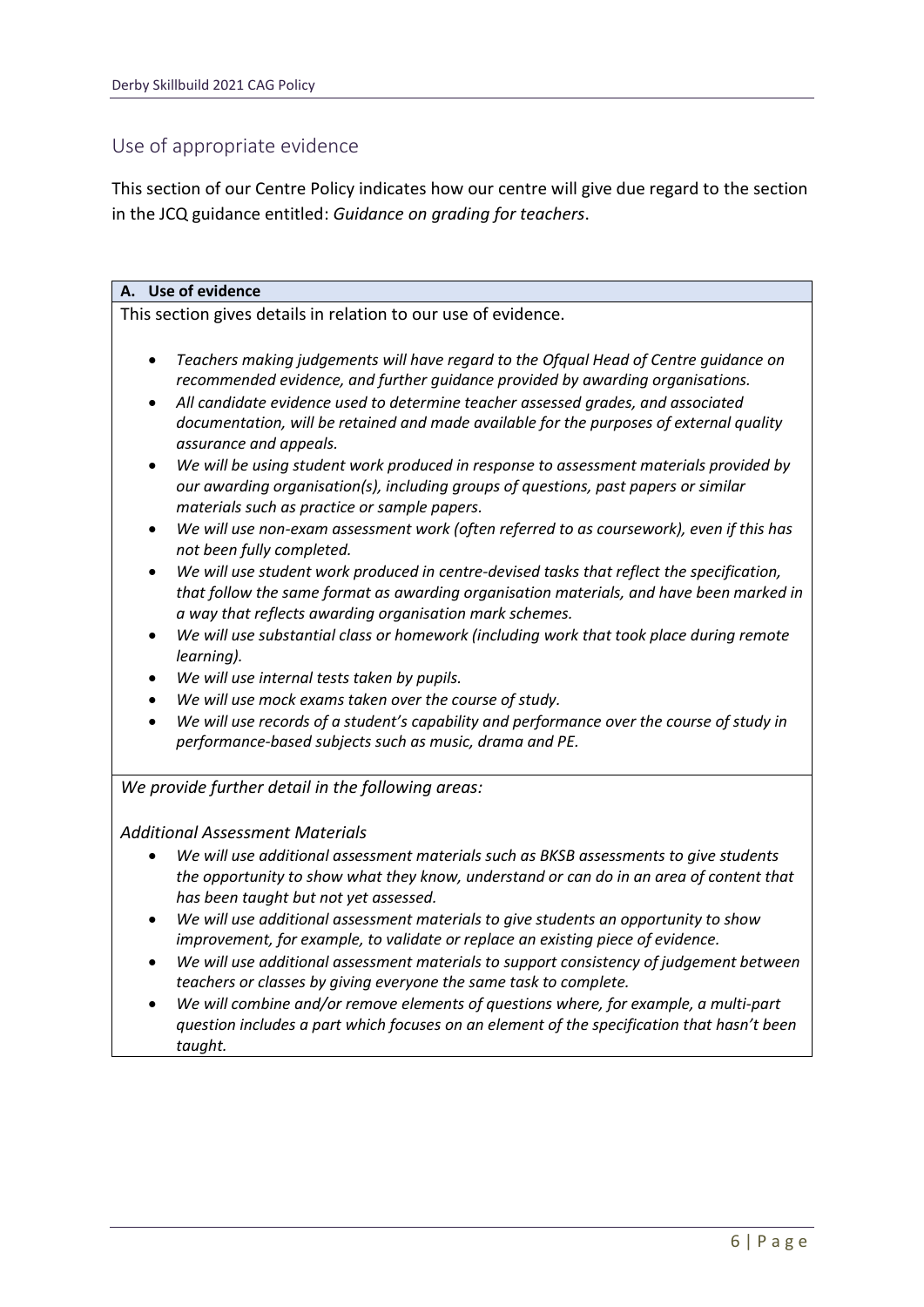*Our centre will ensure the appropriateness of evidence and balance of evidence in arriving at grades in the following ways:*

- *We will consider the level of control under which an assessment was completed, for example, whether the evidence was produced under high control and under supervision or at home.*
- *We will ensure that we are able to authenticate the work as the student's own, especially where that work was not completed within the school or college.*
- *We will consider the limitations of assessing a student's performance when using assessments that have been completed more than once, or drafted and redrafted, where this is not a skill being assessed.*
- *We will consider the specification and assessment objective coverage of the assessment.*
- *We will consider the depth and breadth of knowledge, understanding and skills assessed, especially higher order skills within individual assessments.*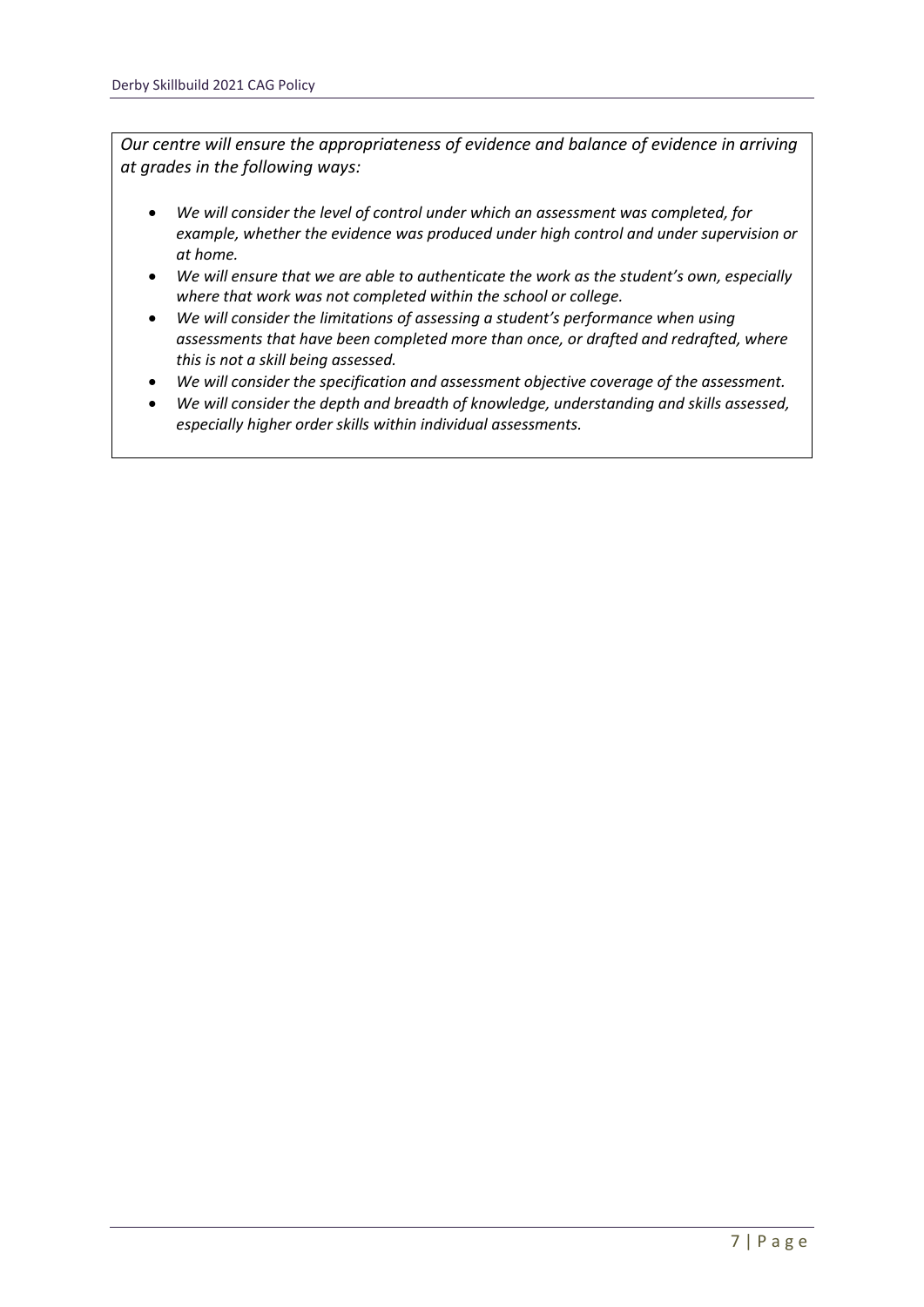# Determining teacher assessed grades

*This section of our Centre Policy outlines the approach our centre will take to awarding teacher assessed grades.*

#### **Awarding teacher assessed grades based on evidence**

We give details here of our centre's approach to awarding teacher assessed grades*.*

- *Our teachers will determine grades based on evidence which is commensurate with the standard at which a student is performing, i.e. their demonstrated knowledge, understanding and skills across the content of the course they have been taught.*
- *Our teachers will record how the evidence was used to arrive at a fair and objective grade, which is free from bias.*
- *Our teachers will produce an Assessment Record for each subject cohort and will share this with their Head of Department. Any necessary variations for individual students will also be shared.*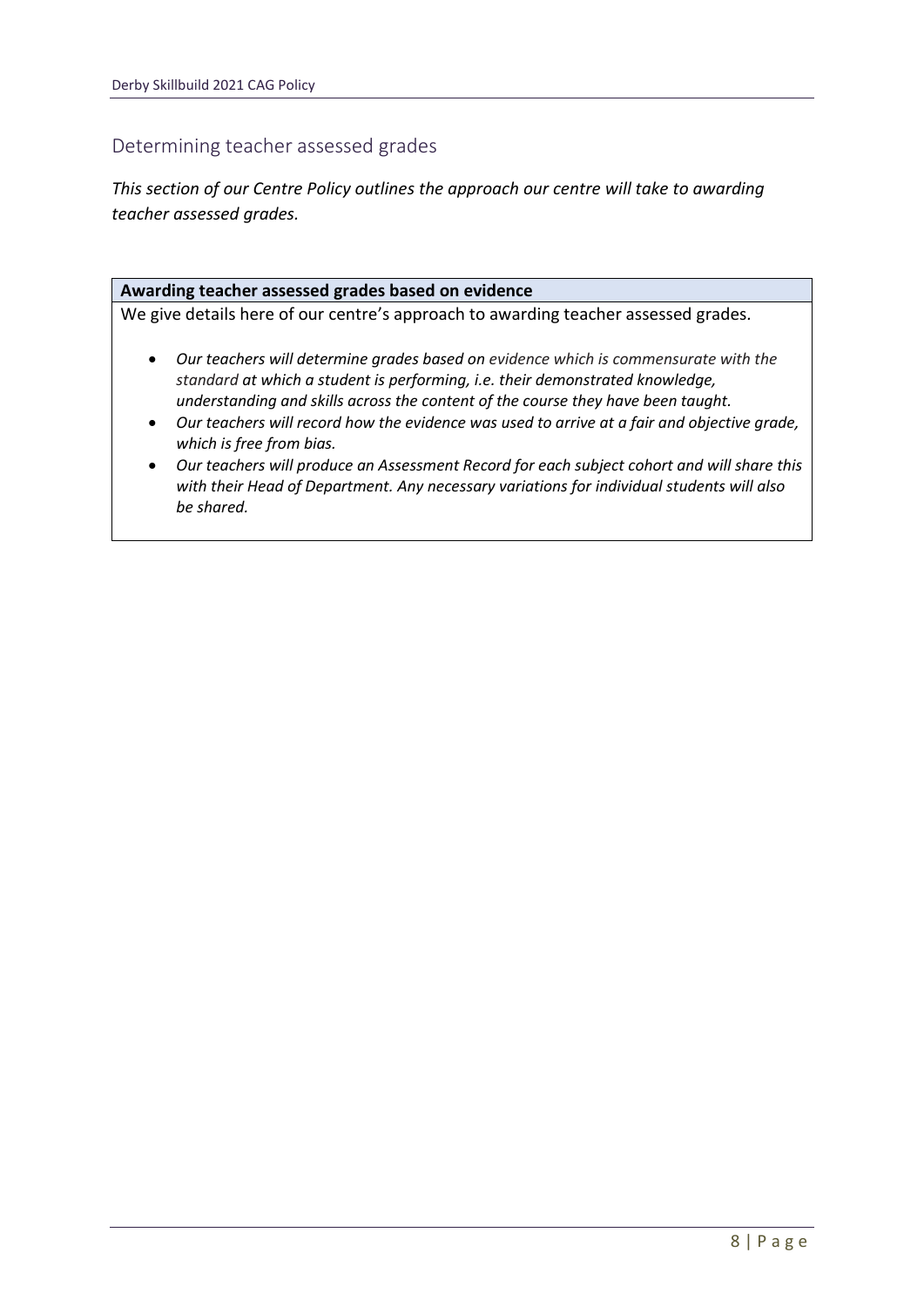# Internal quality assurance

This section of our Centre Policy outlines the approach our centre will take to ensure internal standardisation of teacher assessed grades, to ensure consistency, fairness and objectivity of decisions.

# *Head of Centre Internal Quality Assurance and Declaration*

| <b>Internal quality assurance</b>                                                                                                                                                           |
|---------------------------------------------------------------------------------------------------------------------------------------------------------------------------------------------|
| This section gives details of our approach to internal standardisation, within and across                                                                                                   |
| subject departments.                                                                                                                                                                        |
|                                                                                                                                                                                             |
| We will ensure that all teachers involved in deriving teacher assessed grades read and<br>understand this Centre Policy document.                                                           |
| In subjects where there is more than one teacher and/or class in the department, we will<br>$\bullet$<br>ensure that our centre carries out an internal standardisation process.            |
| We will ensure that all teachers are provided with training and support to ensure they take<br>a consistent approach to:                                                                    |
| Arriving at teacher assessed grades<br>$\Omega$                                                                                                                                             |
| Marking of evidence<br>$\Omega$                                                                                                                                                             |
| Reaching a holistic grading decision<br>$\circ$                                                                                                                                             |
| Applying the use of grading support and documentation<br>$\circ$                                                                                                                            |
| We will conduct internal standardisation across all grades.                                                                                                                                 |
| We will ensure that the Assessment Record will form the basis of internal standardisation<br>$\bullet$<br>and discussions across teachers to agree the awarding of teacher assessed grades. |
| Where necessary, we will review and reflect on individual grading decisions to ensure<br>$\bullet$                                                                                          |
| alignment with the standards as outlined by our awarding organisation(s).                                                                                                                   |
| Where appropriate, we will amend individual grade decisions to ensure alignment with the<br>standards as outlined by our awarding organisation(s).                                          |
| Where there is only one teacher involved in marking assessments and determining grades,<br>$\bullet$                                                                                        |
| then the output of this activity will be reviewed by an appropriate member of staff within                                                                                                  |
| the centre.                                                                                                                                                                                 |
| This will be Neal Brown<br>$\bigcirc$                                                                                                                                                       |
| In respect of equality legislation, we will consider the range of evidence for students of<br>different protected characteristics that are included in our internal standardisation.        |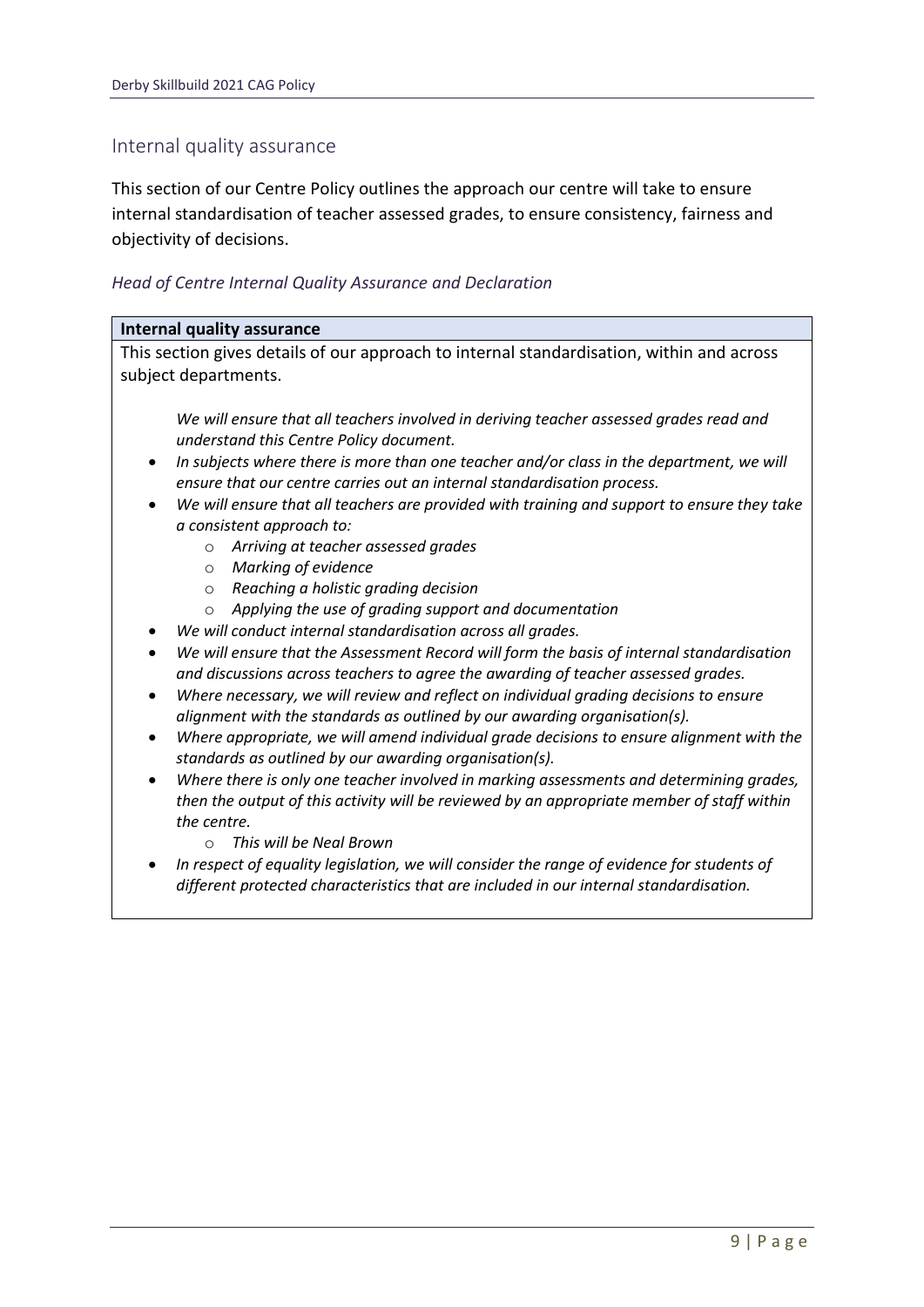# Comparison of teacher assessed grades to results for previous cohorts

This section of our Centre Policy outlines the approach we will take to compare our teacher assessed grades in 2021 with results from previous cohorts.

#### **Comparison of Teacher Assessed Grades to results for previous cohorts**

This section gives details of our internal process to ensure a comparison of teacher assessed grades at qualification level to results for previous cohorts in our centre taking the same qualification.

- *We will compile information on the grades awarded to our students in past June series in which exams took place (e.g. 2017 - 2019).*
- *We will consider the size of our cohort from year to year.*
- *We will consider the stability of our centre's overall grade outcomes from year to year.*
- *We will consider both subject and centre level variation in our outcomes during the internal quality assurance process.*
- *We will prepare a succinct narrative on the outcomes of the review against historic data which, in the event of significant divergence from the qualifications-levels profiles attained in previous examined years, which address the reasons for this divergence. This commentary will be available for subsequent review during the QA process.*

*This section gives details of the approach our centre will follow if our initial teacher assessed grades for a qualification are viewed as overly lenient or harsh compared to results in previous years.*

- *We will compile historical data giving appropriate regard to potential mixtures of A\*-G and 9-1 grades in GCSEs. Where required, we will use the Ofqual guidance to convert legacy grades into the new 9 to 1 scale.*
- *We will include grades from international GCSEs (for example, in mathematics) because we have previously offered these.*
- *We will bring together other data sources that will help to quality assure the grades we intend to award in 2021.*

*This section gives details of changes in our cohorts that need to be reflected in our comparisons.* 

• *We will omit subjects that we no longer offer from the historical data.*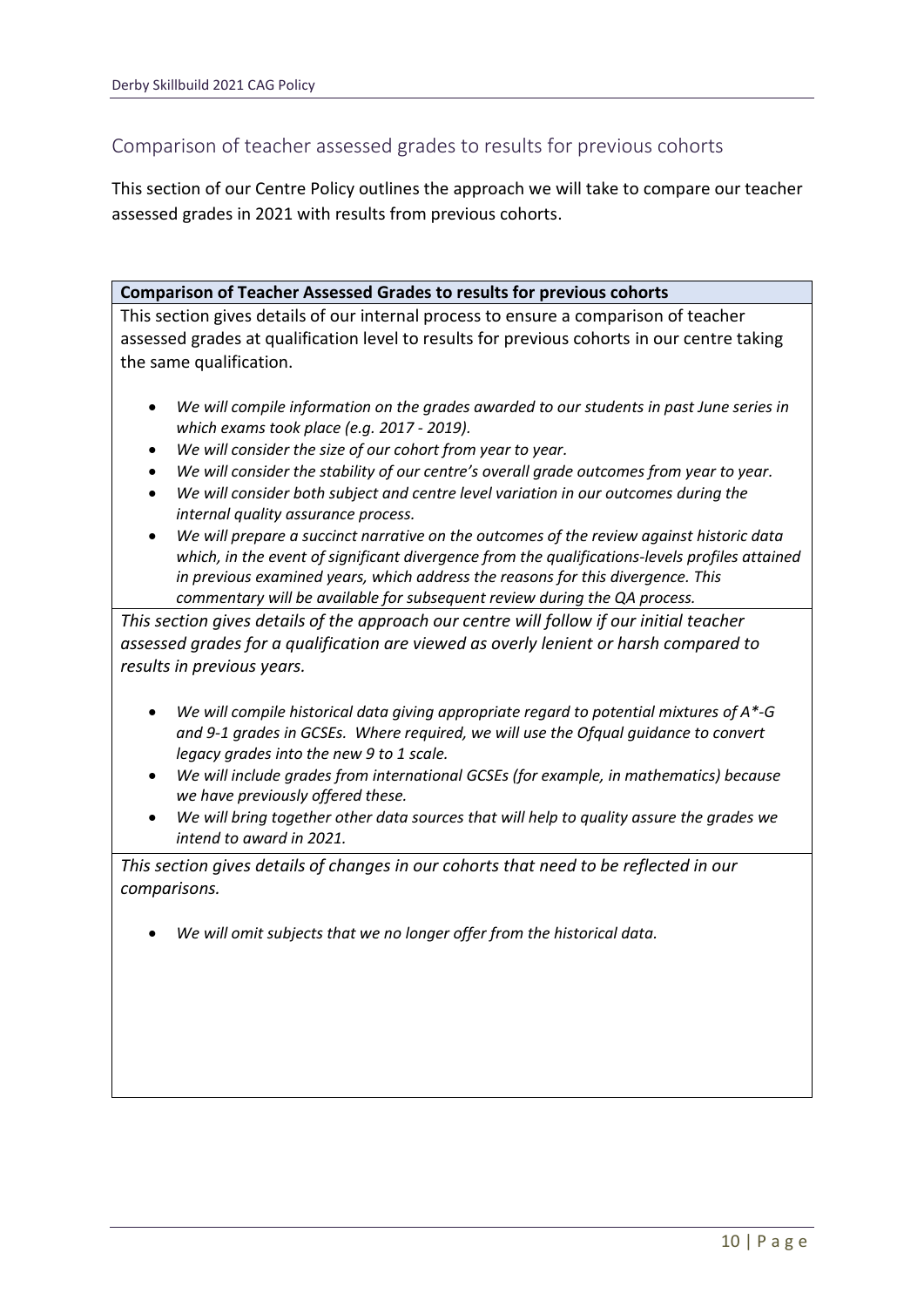# Access Arrangements and Special Considerations

This section of our Centre Policy outlines the approach our centre will take to provide students with appropriate access arrangements and take into account mitigating circumstances in particular instances.

**Reasonable adjustments and mitigating circumstances (special consideration)** This section gives details of our approach to access arrangements and mitigating circumstances (special consideration).

- *Where students have agreed access arrangements or reasonable adjustments (for example a reader or scribe) we will make every effort to ensure that these arrangements are in place when assessments are being taken.*
- *Where an assessment has taken place without an agreed reasonable adjustment or access arrangement, we will remove that assessment from the basket of evidence and alternative evidence obtained.*
- *Where illness or other personal circumstances might have affected performance in assessments used in determining a student's standard of performance, we will take account of this when making judgements.*
- *We will record, as part of the Assessment Record, how we have incorporated any necessary variations to take account of the impact of illness or personal circumstances on the performance of individual students in assessments.*
- *To ensure consistency in the application of Special Consideration, we will ensure all teachers have read and understood the document: JCQ – [A guide to the special](https://www.jcq.org.uk/wp-content/uploads/2020/08/A-guide-to-the-spec-con-process-202021-Website-version.pdf)  [consideration process, with effect from 1 September 2020](https://www.jcq.org.uk/wp-content/uploads/2020/08/A-guide-to-the-spec-con-process-202021-Website-version.pdf)*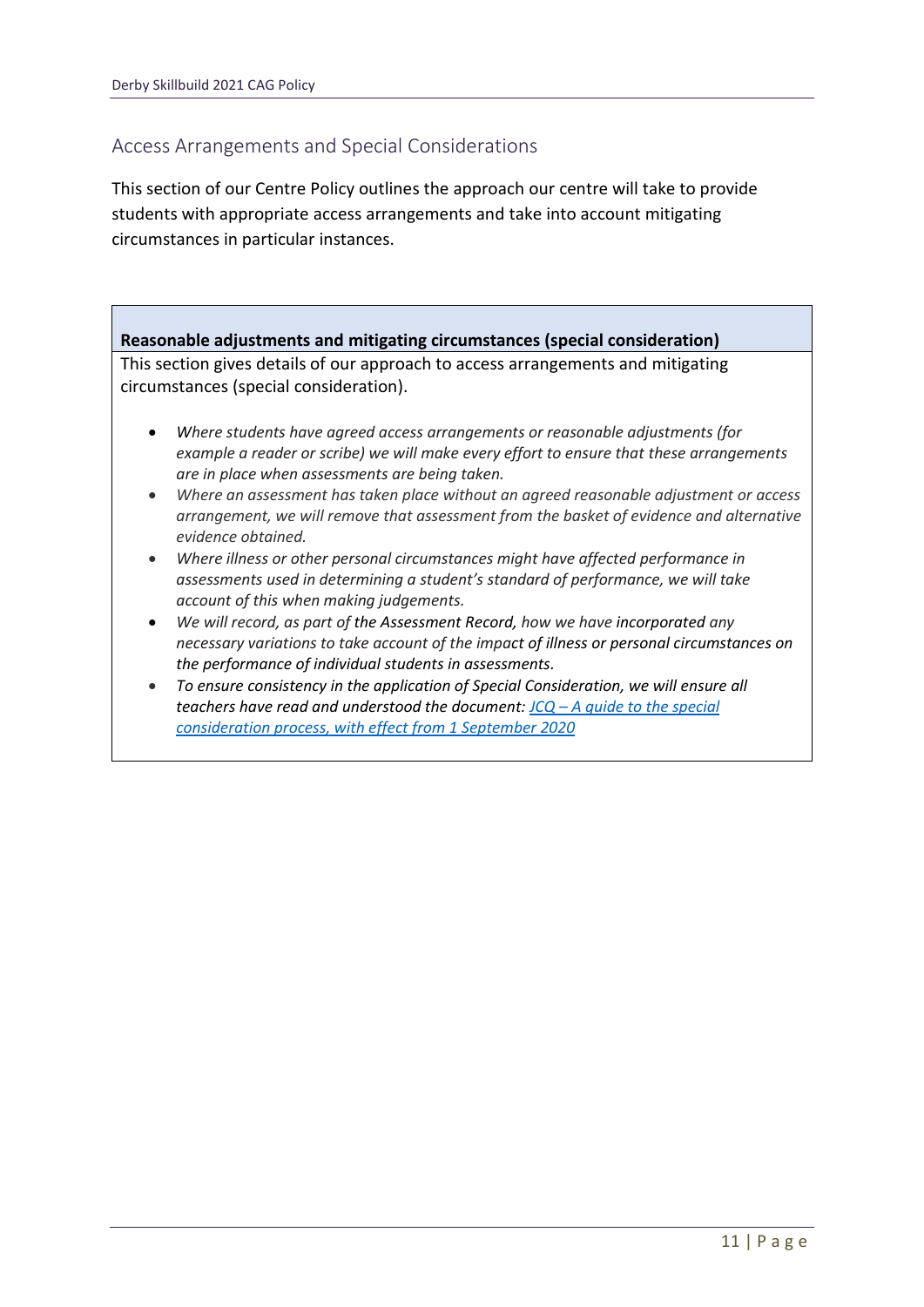# Addressing disruption/differential lost learning (DLL)

# B. **Addressing Disruption/Differentiated Lost Learning (DLL)**

This section gives details of our approach to address disruption or differentiated lost teaching.

• Teacher assessed grades will be determined based on evidence of the content that has been taught and assessed for each student.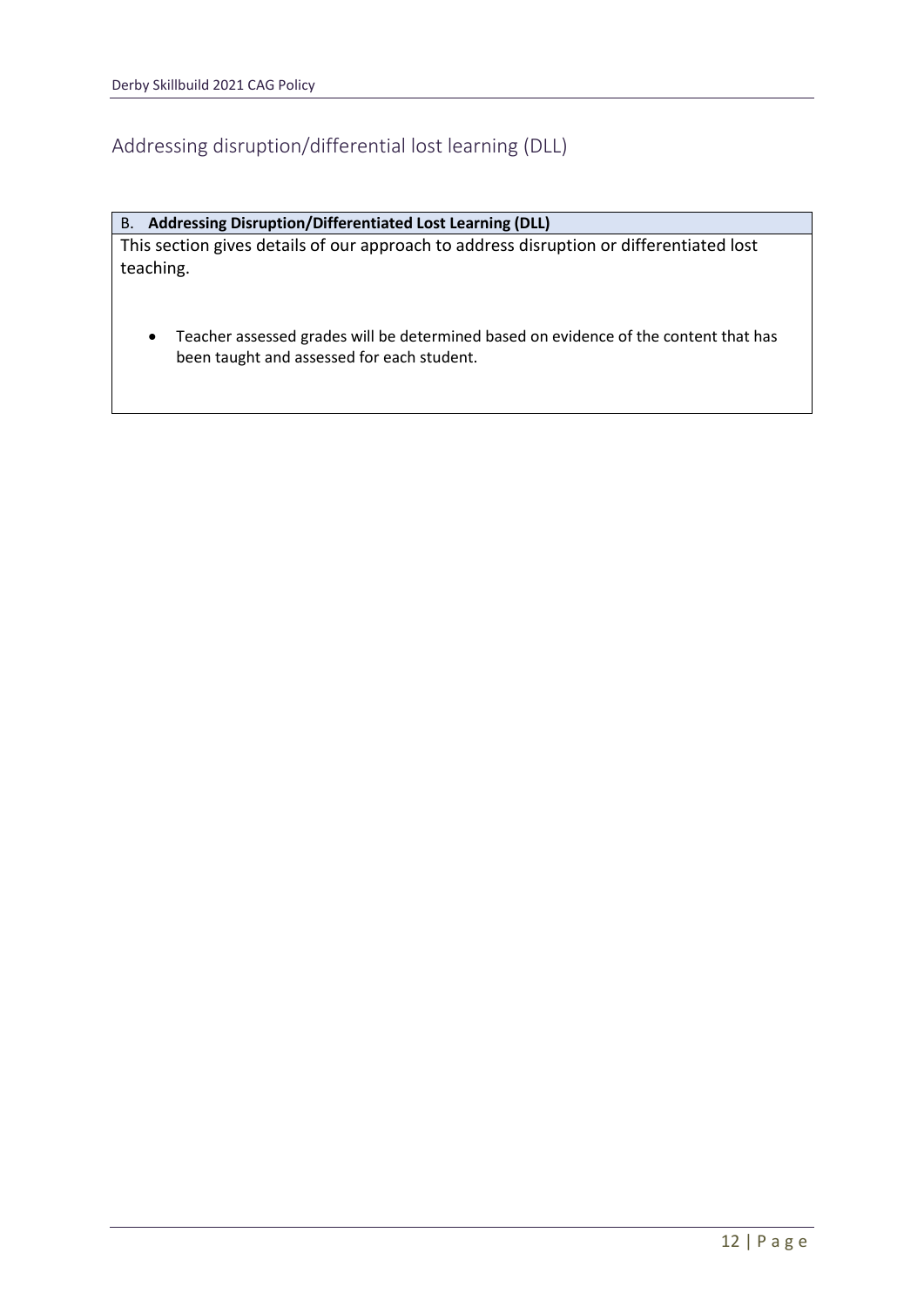# **Objectivity**

This section of our Centre Policy outlines the arrangements in place to ensure objectivity of decisions.

# **Objectivity**

This section gives a summary of the arrangements in place within our centre in relation to objectivity.

*Staff will fulfil their duties and responsibilities in relation to relevant equality and disability legislation.*

*Senior Leaders, Heads of Department and Centre will consider:*

- *sources of unfairness and bias (situations/contexts, difficulty, presentation and format, language, conditions for assessment, marker preconceptions);*
- *how to minimise bias in questions and marking and hidden forms of bias); and*
- *bias in teacher assessed grades.*

*To ensure objectivity, all staff involved in determining teacher assessed grades will be made aware that:*

- *unconscious bias can skew judgements;*
- *the evidence presented should be valued for its own merit as an indication of performance and attainment;*
- *teacher assessed grades should not be influenced by candidates' positive or challenging personal circumstances, character, behaviour, appearance, socio-economic background, or protected characteristics;*
- *unconscious bias is more likely to occur when quick opinions are formed; and*

*Our internal standardisation process will help to ensure that there are different perspectives to the quality assurance process.*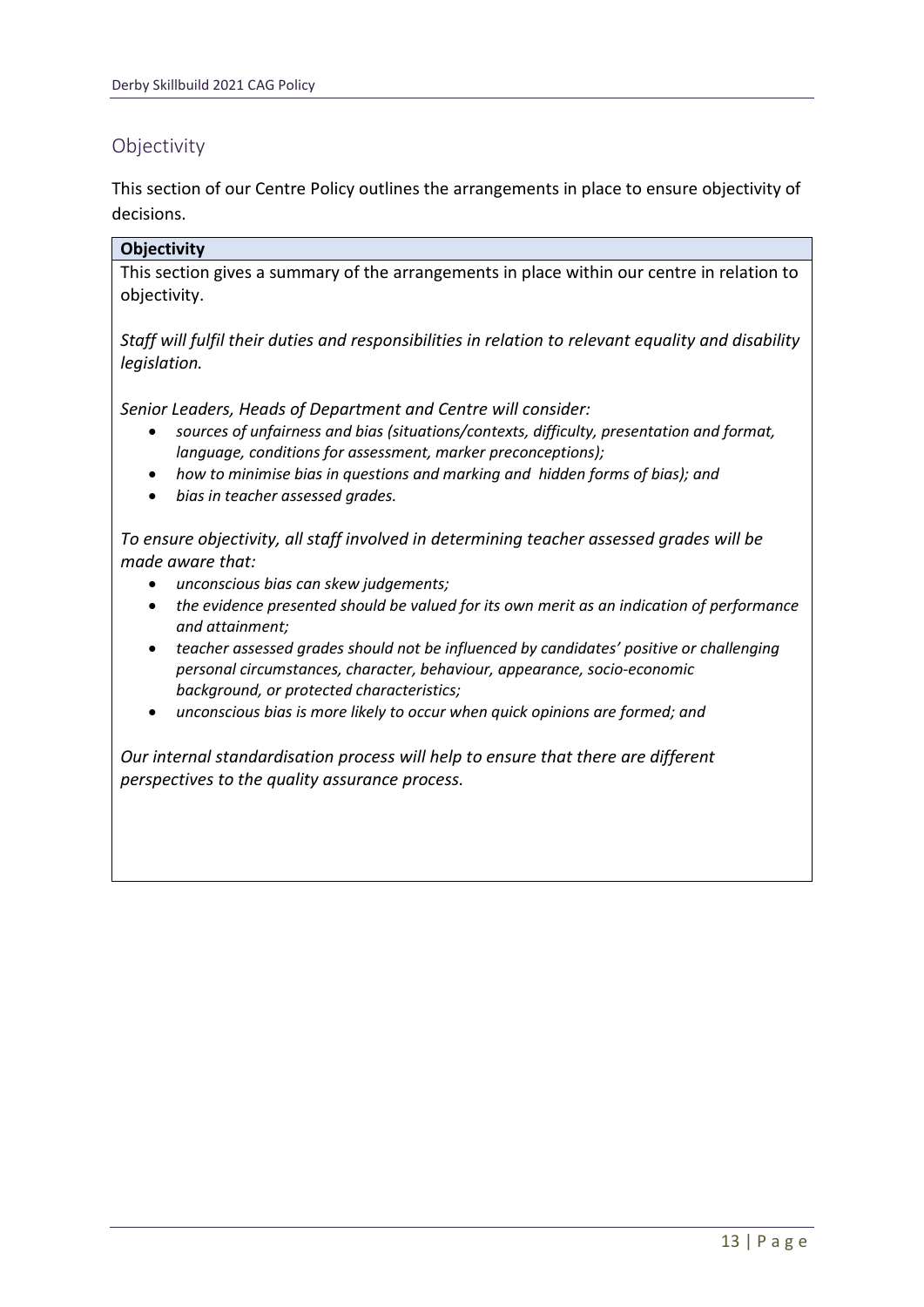# Recording decisions and retention of evidence and data

This section of our Centre Policy outlines our arrangements to recording decisions and to retaining evidence and data.

#### **C. Recording Decisions and Retention of Evidence and Data**

This section outlines our approach to recording decisions and retaining evidence and data.

# *[For example:]*

- *We will ensure that teachers and Heads of Departments maintain records that show how the teacher assessed grades process operated, including the rationale for decisions in relation to individual marks/grades.*
- *We will ensure that evidence is maintained across a variety of tasks to develop a holistic view of each student's demonstrated knowledge, understanding and skills in the areas of content taught.*
- *We will put in place recording requirements for the various stages of the process to ensure the accurate and secure retention of the evidence used to make decisions.*
- *We will comply with our obligations regarding data protection legislation.*
- *We will ensure that the grades accurately reflect the evidence submitted.*
- *We will ensure that evidence is retained electronically or on paper in a secure centre-based system that can be readily shared with our awarding organisation(s).*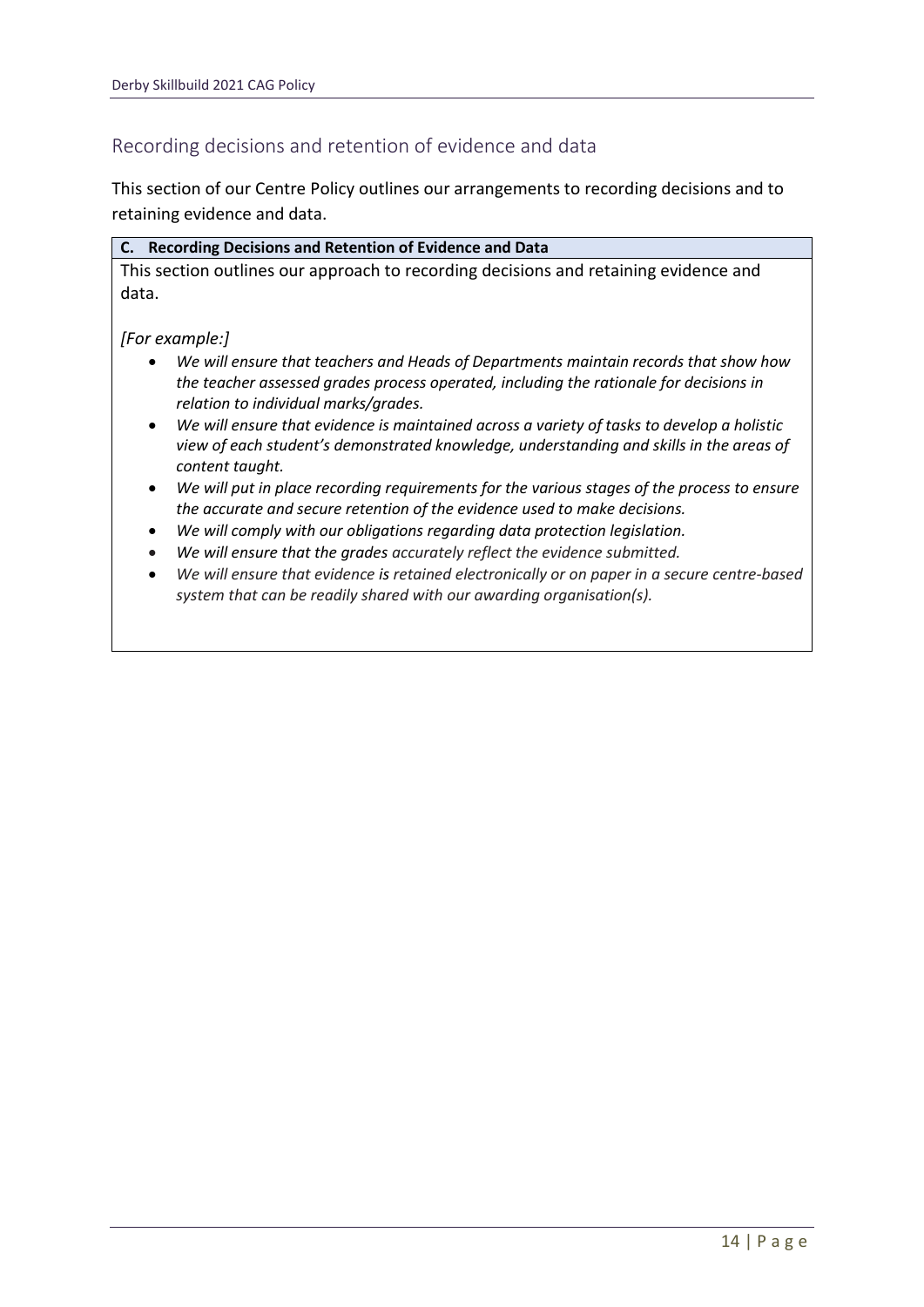# Authenticating evidence

#### **D. Authenticating evidence**

This section of our Centre Policy details the mechanisms in place to ensure that teachers are confident in the authenticity of evidence, and the process for dealing with cases where evidence is not thought to be authentic.

- *Robust mechanisms, which will include performance samples of work, observation methods and formalised assessment methods, will be in place to ensure that teachers are confident that work used as evidence is the students' own and that no inappropriate levels of support have been given to students to complete it, either within the centre or with external tutors.*
- *It is understood that awarding organisations will investigate instances where it appears evidence is not authentic. We will follow all guidance provided by awarding organisations https://qualifications.pearson.com/content/dam/pdf/Support/DD02688\_Customer\_Facing\_ Asset\_V2g.pdf to support these determinations of authenticity.*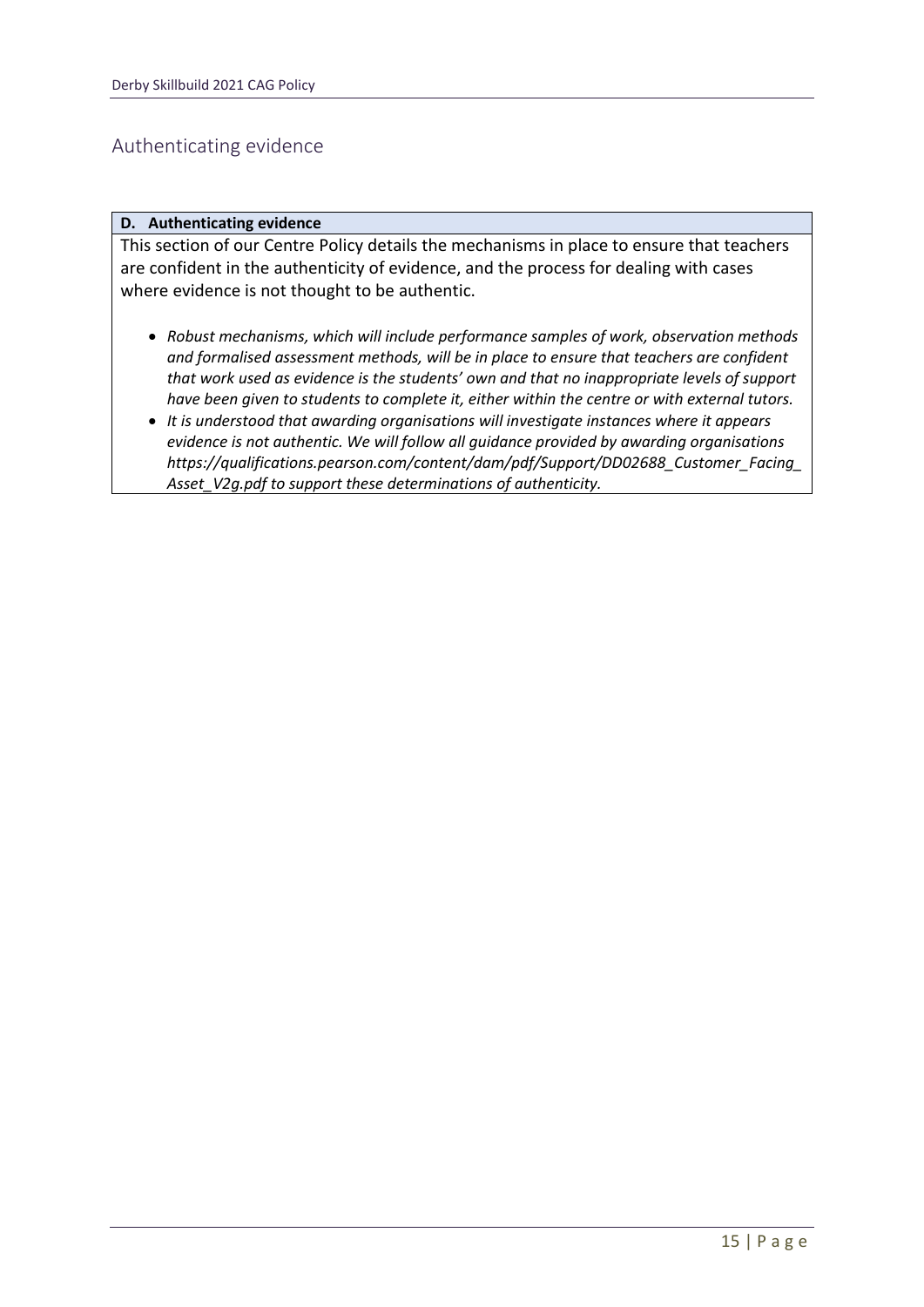# Confidentiality, malpractice and conflicts of interest

# *Confidentiality*

*This section of our Centre Policy outlines the measures in place to ensure the confidentiality of the grades our centre determines, and to make students aware of the range of evidence on which those grades will be based.*

#### **A. Confidentiality**

*This section details the measures in place in our centre to maintain the confidentiality of grades, while sharing information regarding the range of evidence on which the grades will be based.* 

- *All staff involved have been made aware of the need to maintain the confidentiality of teacher assessed grades.*
- *All teaching staff have been briefed on the requirement to share details of the range of evidence on which students' grades will be based, while ensuring that details of the final grades remain confidential.*
- *Relevant details from this Policy, including requirements around sharing details of evidence and the confidentiality requirements, have been shared with parents/guardians.*

# *Malpractice*

This section of our Centre Policy outlines the measures in place to prevent malpractice and other breaches of exam regulations, and to deal with such cases if they occur.

#### **B. Malpractice**

*This section details the measures in place in our centre to prevent malpractice and, where that proves impossible, to handle cases in accordance with awarding organisation requirements.*

- *Our general centre policies regarding malpractice, maladministration and conflicts of interest have been reviewed to ensure they address the specific challenges of delivery in Summer 2021.*
- *All staff involved have been made aware of these policies, and have received training in them as necessary.*
- *All staff involved have been made aware of the specific types of malpractice which may affect the Summer 2021 series including:*
- o *breaches of internal security;*
- o *deception;*
- o *improper assistance to students;*
- o *failure to appropriately authenticate a student's work;*
- o *over direction of students in preparation for common assessments;*